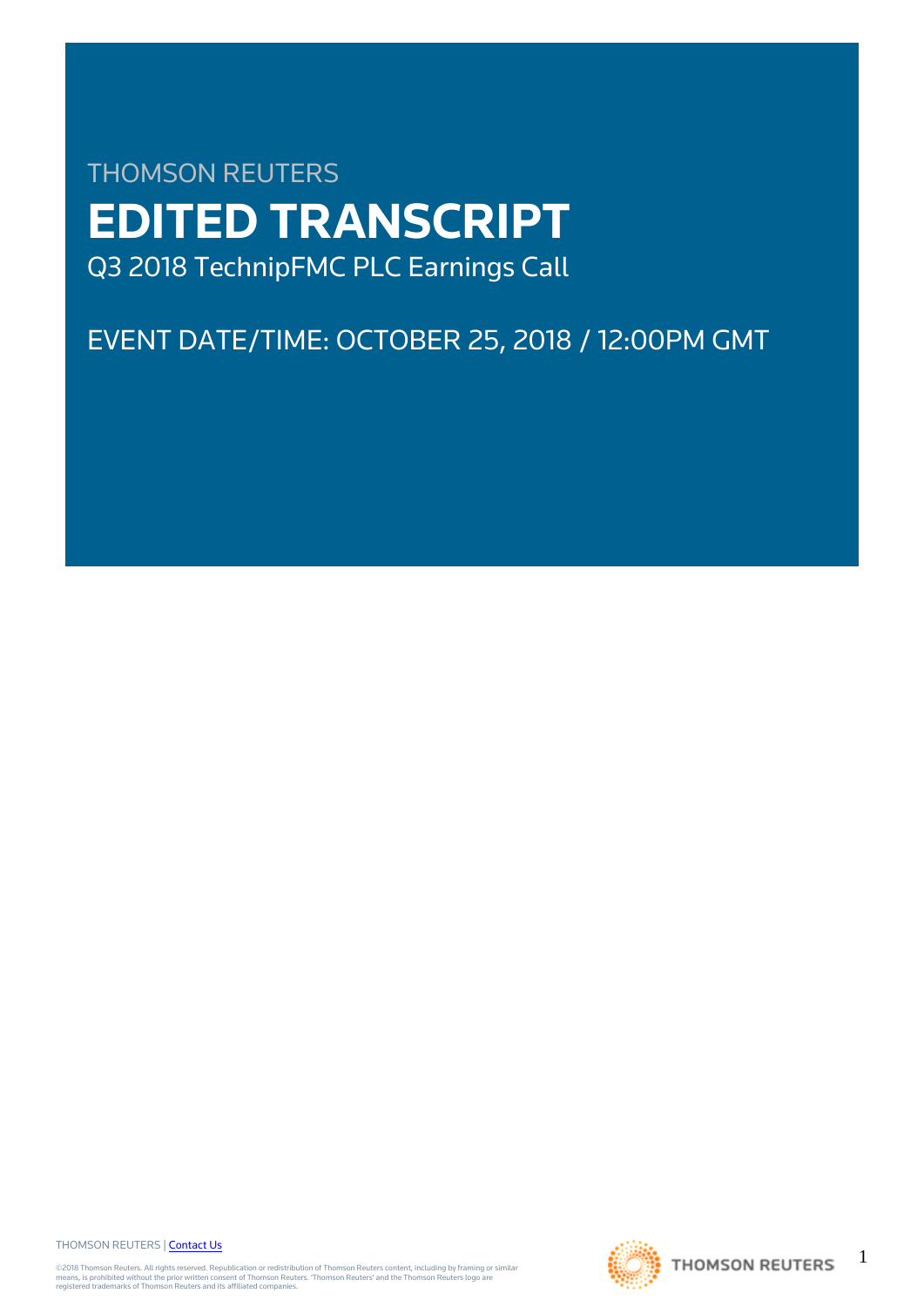#### **CORPORATE PARTICIPANTS**

**Douglas J. Pferdehirt** TechnipFMC plc - CEO **Maryann T. Mannen** TechnipFMC plc - Executive VP & CFO **Matt Seinsheimer** TechnipFMC plc - VP of IR

#### **CONFERENCE CALL PARTICIPANTS**

**Bertrand Hodee** Kepler Cheuvreux, Research Division - Head of Oil and Gas Sector Research **James Carlyle West** Evercore ISI Institutional Equities, Research Division - Senior MD **James Matthew Evans** Exane BNP Paribas, Research Division - Analyst of Oil and Gas **Judson Edwin Bailey** Wells Fargo Securities, LLC, Research Division - MD and Senior Equity Research Analyst **Kurt Kevin Hallead** RBC Capital Markets, LLC, Research Division - Co-Head of Global Energy Research and Analyst **Michael Brennan Pickup** Barclays Bank PLC, Research Division - MD & Senior European Oilfield Services Analyst **Michael J Alsford** Citigroup Inc, Research Division - Director **Sean Christopher Meakim** JP Morgan Chase & Co, Research Division - Senior Equity Research Analyst **William Andrew Herbert** Simmons & Company International, Research Division - MD & Senior Research Analyst

#### **PRESENTATION**

#### **Operator**

Good afternoon, and welcome to TechnipFMC's Third Quarter 2018 Earnings Conference Call. My name is Ashley, and I'll be your conference operator for today. (Operator Instructions)

At this time, I would like to turn the call over to your host, Mr. Matt Seinsheimer. Please go ahead Mr. Seinsheimer.

#### **Matt Seinsheimer TechnipFMC plc - VP of IR**

Good afternoon, and welcome to TechnipFMC's Third Quarter 2018 Earnings Conference Call. Our news release and financial statements issued yesterday can be found on our website.

I'd like to caution you with respect to any forward-looking statements made during this call. Although these forward-looking statements are based on our current expectations, beliefs and assumptions regarding future developments and business conditions, they are subject to certain risks and uncertainties that could cause actual results to differ materially from those expressed in or implied by these statements.

Known material factors that could cause our actual results to differ from our projected results are described in our most recent 10-K, most recent 10-Q and other periodic filings with the U.S. Securities and Exchange Commission, the French AMF and the U.K. Financial Conduct Authority. We wish to caution you not to place undue reliance on any forward-looking statements, which speak only as of the date hereof. We undertake no obligation to publicly update or revise any of our forward-looking statements after the date they are made, whether as a result of new information, future events or otherwise.

I will now turn the call over to Doug Pferdehirt, TechnipFMC's Chief Executive Officer.

#### **Douglas J. Pferdehirt TechnipFMC plc - CEO**

Thank you, Matt. Good morning, and good afternoon. Thank you for participating in our third quarter earnings call.

Total company revenue in the quarter was \$3.1 billion. Adjusted EBITDA, up \$431 million, benefited from further cost reduction as well as another quarter of strong operational execution, a theme I will discuss in more detail on today's call.

Looking at the business segments, Subsea revenue and EBITDA demonstrated solid performance as we continue to execute well on our backlog. Onshore/Offshore delivered exceptionally strong operating results, as evidenced by an improved EBITDA margin in the period. Revenue and margin for Surface Technologies were essentially flat when compared to the second quarter results, despite softer market activity in North America, a risk we discussed on the second quarter earnings call.

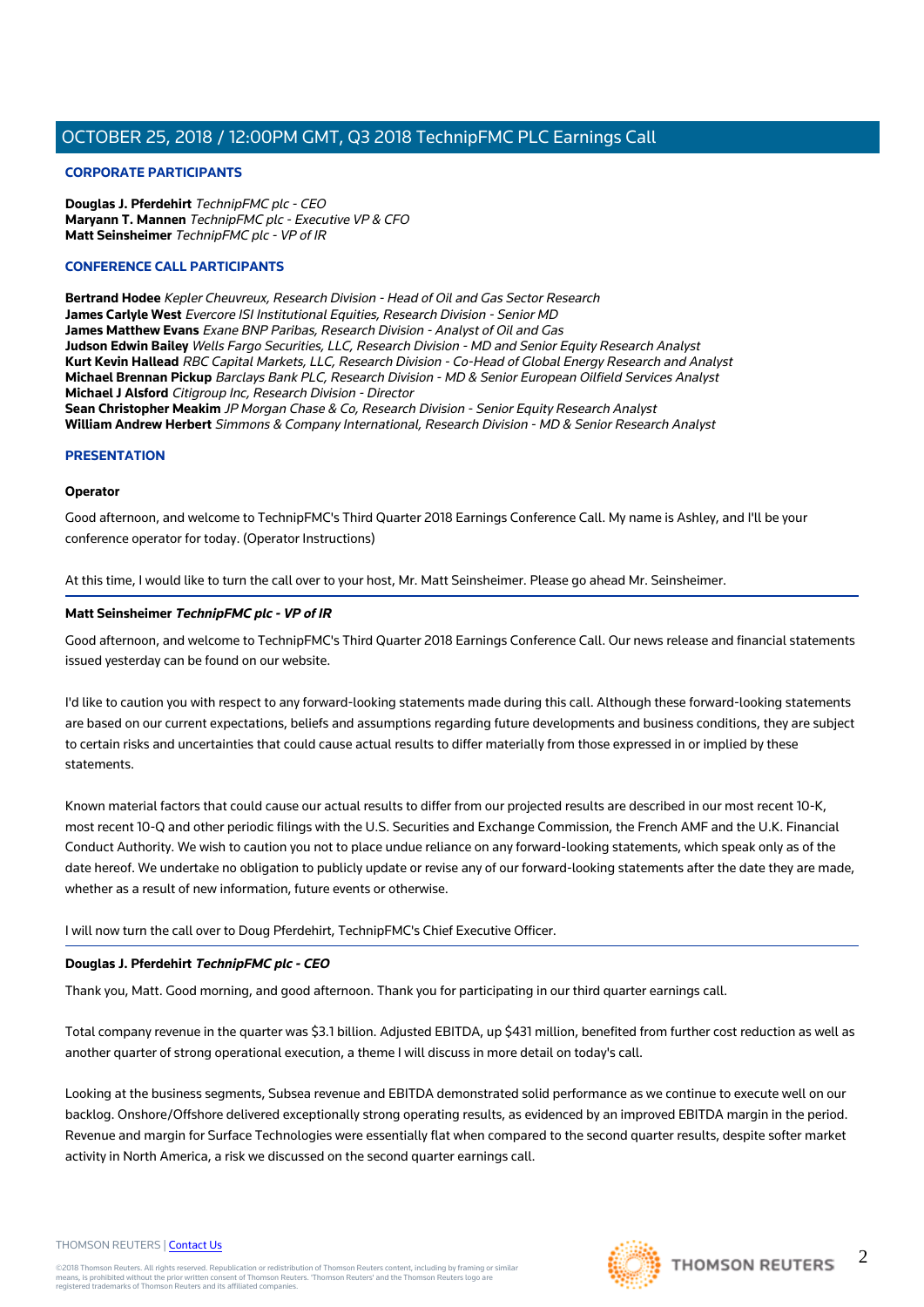Total company inbound orders were \$3.6 billion, with total company book-to-bill, again, above 1. Importantly, this has supported a return to year-over-year growth in total company backlog, up 9% when compared to the prior year quarter, with backlog growth occurring in all business segments.

For Onshore/Offshore, we previously communicated an inbound target of \$5 billion for downstream opportunities, including refining, fertilizer and petrochemical projects. We have made notable progress towards meeting this goal, including, in the first quarter, an award for the Bapco Sitra Refinery Expansion in Bahrain; contracts for 2 fertilizer plants in India for the HURL joint venture in the second quarter; and in this quarter, an award at Vietnam's largest olefins project for Long Son Chemicals. This demonstrates our leadership in these important downstream markets, and we anticipate a further award in the near term.

Turning to our operational performance. Strong execution continues to be a reoccurring theme across the project portfolio. In Onshore/Offshore, success is most evident in the performance of our largest individual project, Yamal LNG. Despite the inherent complexity of the project size, scope and location, execution has remained very strong.

We successfully delivered LNG Train 1 in the fourth quarter of 2017, and during the third quarter of this year, we completed Train 2. We delivered the second train some 6 months ahead of the original schedule. This was in part a key driver of the quarterly performance improvement in Onshore/Offshore.

Both trains have been operating within their nameplate design parameters. Train 2 reached this milestone in rapid fashion, just 17 days after first drop. As we approach the end of September, 68 cargoes have been offloaded from the project, bringing cumulative LNG shipped from Yamal to over 5 million metric tons. Our work on Yamal continues. Construction and commissioning of Train 3 is progressing well and is on track for another early delivery.

Our strong project execution extends beyond Onshore/Offshore. In Subsea, we have successfully delivered 3 integrated EPCI projects: Shell Kaikias in the U.S. Gulf of Mexico, which we discussed in detail last quarter; and now 2 additional iEPCI projects in the third quarter, Visund Nord and Trestakk, for our partner Equinor on the Norwegian Continental Shelf.

In September, Equinor announced that Visund Nord had come onstream below budget and 2 months ahead of schedule. Project completion took just 21 months from concept selection to first production, a new fast track record for Equinor. An important factor in the success of this project was the strong collaboration with our partner, Equinor, and the integrated capabilities of TechnipFMC.

For the Trestakk development, we successfully delivered a commission production system to the seabed in 22 months, requiring only a single season of marine operations. This project also benefited from new integrated connection technology that provided a lighter, more cost-effective solution. Achieving this optimized schedule was made possible through the completion of an integrated FEED, which was then directly converted into an integrated EPCI award.

The successful execution of Kaikias, Visund Nord and Trestakk clearly demonstrates the power of the integrated model. Through strong collaboration with our partners, beginning with integrated FEED studies, we have clearly demonstrated that we can significantly improve project economics with lower cost, reduce interface risk and accelerated time to first oil. And we remain confident that integrated developments, which we pioneered, will increasingly become the commercial model of choice for the subsea industry.

Let me now turn to the outlook for our key growth markets. The overarching trend for E&P CapEx has turned positive in 2018, following 3 years of declining investment. We expect the broader oil and gas market recovery to continue as we move into 2019. In Subsea, we are clearly in a period of recovery that began nearly 2 years ago. In 2017, we saw our Subsea order inbound increase 27% year-over-year and we continue to expect 2018 inbound to exceed that of 2017. Favorable book-to-bill trends also lend support to growth in backlog.

Year-to-date trends and Final Investment Decisions, or FIDs, for large offshore projects have been positive. Although FIDs have been tracking fairly in line when oil prices, it's encouraging that the number of FIDs related to larger projects has returned to levels last seen when oil was above \$100 a barrel, as illustrated in this slide. This recovery from 2015 trough is supported by the considerable improvement in both deepwater project economics and operator's cash flow.

#### THOMSON REUTERS | [Contact Us](https://my.thomsonreuters.com/ContactUsNew)

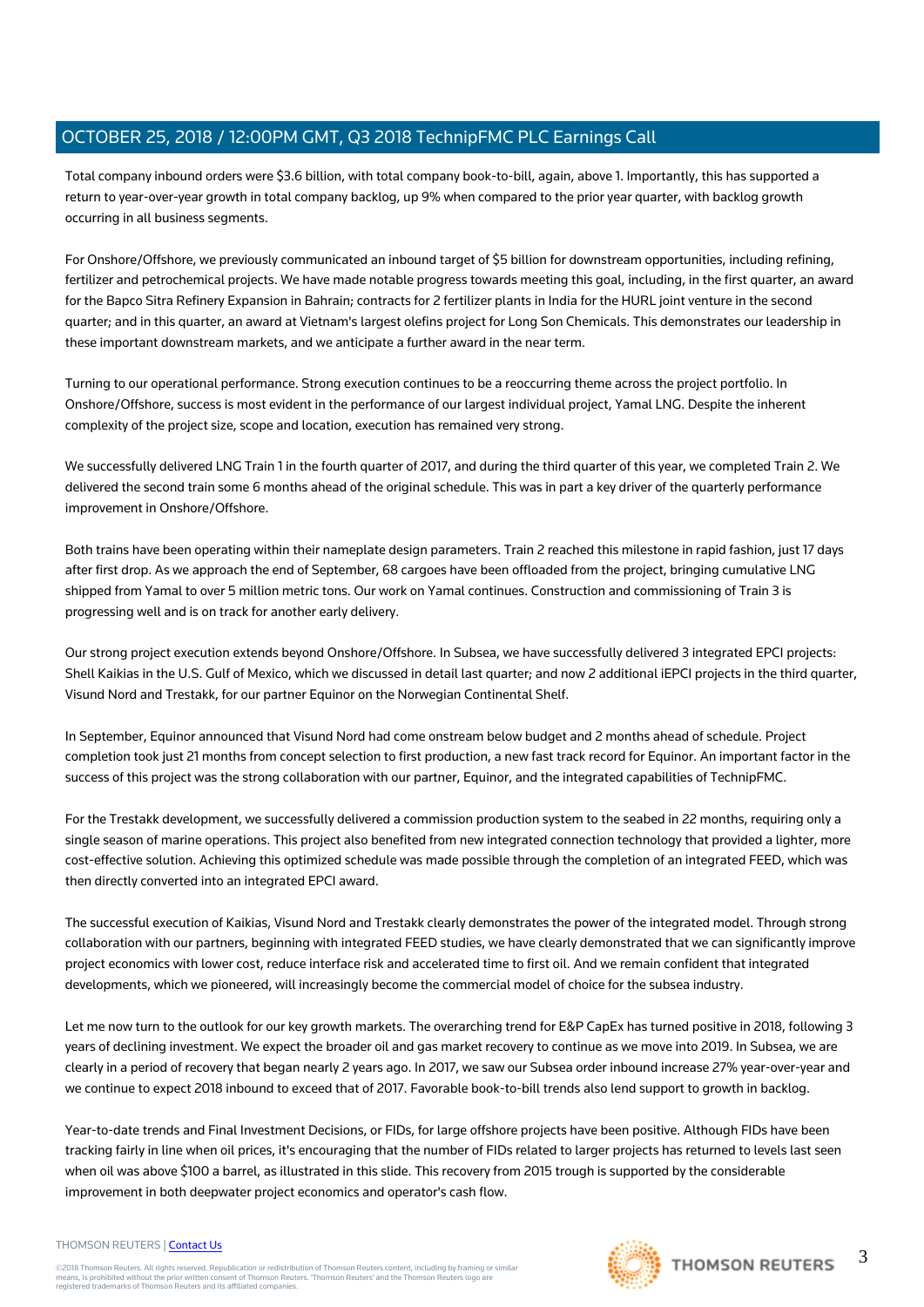Our confidence is further underpinned by an approximate 90% increase in FEED studies year-to-date, with over 50% of these new studies focused on integrated projects. More importantly, many of these FEED studies now also incorporate our next-generation Subsea technology, Subsea 2.0.

Our second growth pillar, LNG, remains one of the fastest-growing markets in the oil and gas sector, stronger-than-expected near-term demand, driven by consumption in China and new geographies, continues to rebalance an oversupplied market. Industry forecast now suggests the next wave of LNG projects will need to be sanctioned in 2019 and beyond. Our experience and leadership leave us well positioned to capitalize on this growth.

Our early involvement in several potential projects includes greenfield projects, such as Novatek's Arctic LNG 2 and Sempra's Coastal Azul; as well as brownfield extensions, including the Nigeria LNG Train 7 expansion project.

Lastly, U.S. unconventionals are undergoing near-term turbulence, with pipeline takeaway capacity constraints negatively impacting activity levels after a period of rapid growth. However, these constraints should prove to be transitory and outside North America, we anticipate increasing demand for our specialized products and services.

As we turn to the broader market opportunity set for Subsea, we are encouraged by the increasing level of client engagement and project tender. In the most recent update to our Subsea opportunity slide, the market opportunity continues to broaden, with new projects dispersed across South America, West Africa and Asia Pacific. And while the slide only captures projects in excess of \$250 million, the market for smaller brownfield and tieback projects remains quite large.

The increase in smaller project and service activity is also reflected in our business mix. Of the more than \$9 billion of Subsea order intake received since January of 2017, less than 40% has been formally announced as a project award. And we continue to expect that over half of our inbound orders in 2018 will be direct awards associated with Subsea services, iEPCI and alliance partners.

Although we recognize the commercial environment and lower asset utilization remain headwinds near term, we remain focused on selecting projects where we can deliver a differentiated result, driven by our unique integrated offering and next-generation technology. Given the market outlook and our differentiated position, we remain confident that we are well positioned for success.

I will now turn the call over to Maryann to discuss the financial results in more detail.

## **Maryann T. Mannen TechnipFMC plc - Executive VP & CFO**

Thanks, Doug. Let me provide some further color on the financial performance in the quarter. Adjusted diluted earnings per share from continuing operations in the quarter were \$0.31. After-tax charges and credits in the period totaled \$3 million or \$0.01 per diluted share. We have provided schedules that accompany our release, which detail these items.

Pretax items of significance impacting the quarter for which we do not provide guidance included the following: \$34 million or \$0.05 per diluted share of foreign exchange losses included in corporate expense, largely reflecting currency effects on cash and receivable balances in Angola, for which there was no ability to hedge; and \$93 million or \$0.20 per diluted share related to an increase in the liability payable to joint venture partners included in interest expense.

Adjusted EBITDA margin was 13.7%, up 74 basis points against the prior year quarter, largely the result of strong execution in the Onshore/Offshore business. The effective tax rate for the quarter was 32.2% when excluding the impact of discrete items.

I'll provide you a few more details around the segment highlights. As our forecast indicated, Subsea revenue declined 18% from the prior year quarter. This is driven primarily by lower project activity in Africa, Europe and Asia Pacific, partially offset by increased activity in South America. In addition, foreign exchange translation acted as a headwind in the quarter and included a \$48 million impact due to the Brazilian real.

#### THOMSON REUTERS | [Contact Us](https://my.thomsonreuters.com/ContactUsNew)

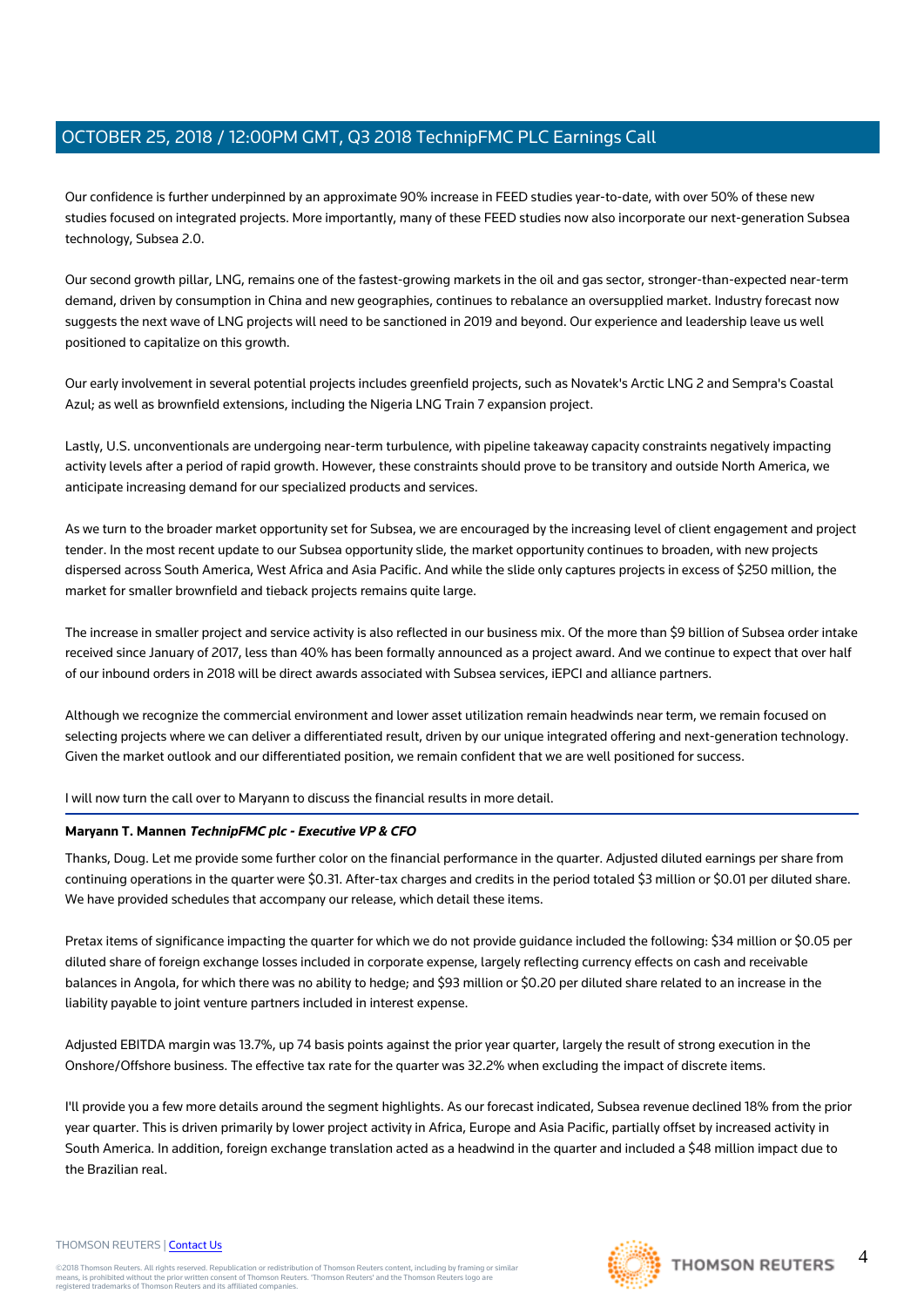Adjusted EBITDA margin was 15.6%. EBITDA margin was negatively impacted by the anticipated revenue decline and more competitively priced backlog, offset in part by merger synergies and other cost-reduction initiatives achieved. The timing of completion of certain projects continue to benefit margins in the period, although the impact was less pronounced than in prior year quarter. Inbound orders were \$1.6 billion in the quarter, resulting in a book-to-bill of 1.3 for our Subsea segment.

As we had anticipated, Onshore/Offshore revenue declined 34% from the prior year quarter as we moved closer to completion on major projects, primarily Yamal LNG. Project activity outside of Yamal was down modestly versus the prior year, but grew sequentially, led by increased activity on the Karish FPSO and strong growth in Process Technologies.

Adjusted EBITDA declined only 7% from the prior year quarter, despite the projected revenue decline. Adjusted EBITDA margin of 14.8% improved over 400 basis points. Key drivers of the performance included: a bonus to the successful completion of Train 2 for Yamal LNG; continued strong execution across many projects, most notably in the Europe, Middle East and Asia Pacific regions; and continued strength in our process technologies group. Onshore/Offshore order inbound increased by 45% versus the prior year quarter to \$1.7 billion, resulting in a book-to-bill of 1.1 for the quarter.

Moving to Surface Technologies. Revenue increased 14% versus the prior year quarter, driven by higher North American activity. Adjusted EBITDA margins of 18% decreased more than 200 basis points versus the prior year quarter. Sequentially, Surface Technologies revenue was broadly flat with the second quarter, growth in international markets offset lower revenues in North America, where reduced completions activity negatively impacted flowline sales of the quarter. Backlog for Surface Technologies ended the quarter at \$456 million, increasing 10% sequentially and by 16% over the prior year quarter.

Here, you can see we show the good progress made in backlog growth and improving 2019 revenue visibility for both Subsea and Onshore/Offshore. For Subsea, quarterly book-to-bill has trended consistently above 1.0 since the fourth quarter of 2017, driving backlog growth of 7% over this period. Inbound activity has been strongest in our Onshore/Offshore segment, generating 3 consecutive quarters of sequential backlog growth. Backlog at the end of the third quarter was \$8.4 billion, an increase of over 30% from year-end.

Looking at the darker shaded areas of the 2 charts, we also highlight the much improved visibility we now have for 2019 revenues. In Subsea, \$2.8 billion of the \$6.3 billion in total backlog is scheduled for execution in 2019, up from \$1.6 billion at the beginning of the year. Key project awards contributing to this improved visibility include the iEPCI for Energean's Karish development, SURF work for Chevron's Gorgon Stage 2 and a Subsea production system for ExxonMobil's Liza Phase 2 project, which we announced earlier this week.

Additionally, there will be inbound received in the fourth quarter that will deliver revenue in 2019. We remain confident that our total inbound for the current year will be above levels achieved in 2017, and we anticipate additional revenue from project inbound and Subsea service work awarded in 2019. Combining these factors with growth in backlog and an improving market outlook, we continue to believe 2018 should be the trough for Subsea revenues.

Turning to Onshore/Offshore. As we have communicated before, revenue from Yamal LNG, our largest individual project under construction today, will take another step down in 2019 as the project moves closer to completion. And although it will continue to be a significant contributor to 2019 segment revenue, we have more than replenished the decline in Yamal backlog with other new projects scheduled for execution next year and beyond.

We continue to expect that we will benefit from disciplined project selectivity, strong risk management and solid project execution. These and other inbound awards have driven scheduled revenues for 2019 to \$4.2 billion. I would also remind you that this backlog does not include activity related to the nearly \$2 billion from nonconsolidated joint ventures, which are highlighted in the backlog scheduling slide provided in the appendix.

Turning to cash flow. We returned to positive operating cash flow in the period, generating \$141 million in cash from operations. As we suggested on the second quarter earnings call, we benefited from good cash management and working capital improvement, including the receipt of advance payments in the period related to new project awards that were booked in both the second and third quarters. In an effort to continue improving our disclosures for you, we have expanded the detail on the cash flow statement to provide more clarity of

#### THOMSON REUTERS | [Contact Us](https://my.thomsonreuters.com/ContactUsNew)

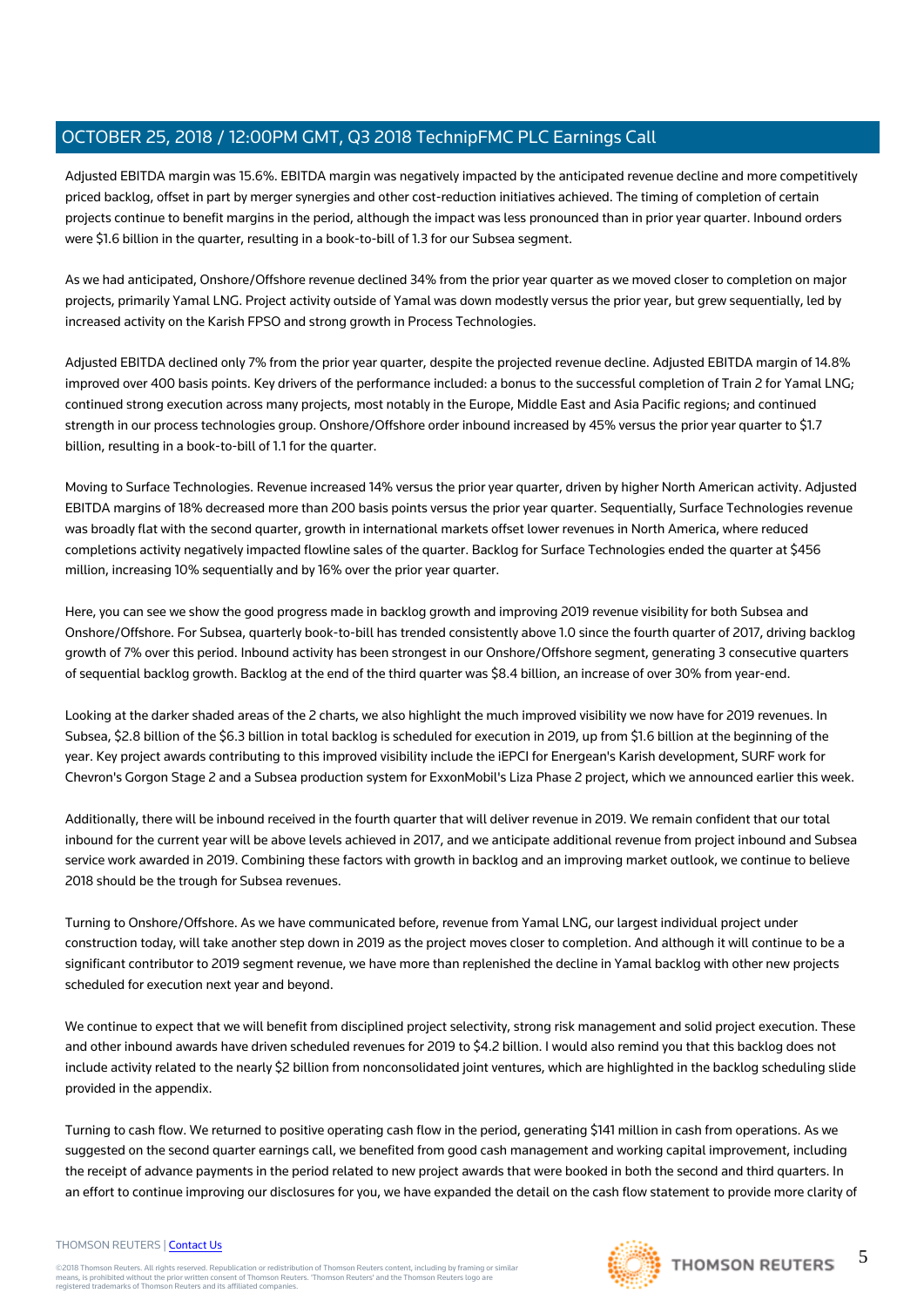working capital flow.

In the third quarter earnings release, we now show the current portion of changes in assets and liabilities so that you can see the change in working capital from quarter-to-quarter. For the third quarter, working capital was a use of \$117 million; and for the 9 months ended, a use of \$918 million. This does illustrate the improvement in working capital efficiency versus the first 6 months of the year where working capital was a use of \$801 million. Beyond the operating line, I will focus on the key drivers of our capital allocation strategy.

First, capital expenditures were [\$120 million] (corrected by company after the call) in the quarter. Looking at the other major discretionary spending items in the period, we distributed a total of \$217 million to shareholders, including \$158 million for share repurchase, our largest quarterly spend to date, and \$59 million for the payment of quarterly dividends.

In total, these discretionary spending items, both capital expenditures and shareholder distributions, were \$337 million in the period. The balance sheet remained very strong at quarter end, cash was essentially unchanged at \$5.6 billion. We ended the period with a net cash balance of \$1.5 billion.

Now a comment on our updated guidance for full year 2018. For Onshore/Offshore, we are once again increasing our expectations to include the strong operational results posted in the quarter. We now expect revenues in the range of \$5.8 billion to \$6.1 billion, with margins of at least 13%. This reflects the strength in the third quarter results for certain project milestones successes. EBITDA margin should trend lower in the period as we do not expect additional bonuses in the fourth quarter.

Given the reduced market activity in North America, we are also updating our guidance for Surface Technologies. We now anticipate full year margins of at least 16%. Additionally, we are revising our estimate for net interest expense. Excluding the impact of the revaluation of the Yamal financial liability, underlying net interest expense has totaled \$30 million for the first 9 months of the year. This result is better than previously forecast and we have benefited from higher interest rate on cash balances. We now expect net interest expense in the fourth quarter to be in the range of \$10 million to \$12 million, excluding the impact of any further revaluation of the Yamal financial liability. All other guidance items remain unchanged.

In summary, our 2018 updated outlook is supported by our year-to-date performance. Our execution delivered higher adjusted EBITDA margins even as revenues declined. Inbound orders for the quarter, again, exceeded revenue in all segments, supporting a return to the year-over-year backlog growth and improved revenue visibility for 2019 and beyond.

Also in the quarter, we delivered much improved positive operating cash flow, benefiting from strong cash management and cash advances on certain inbound awards. We will provide our 2019 guidance on December 12, and will follow with a conference call on December 13.

Operator, you may now open the call for questions.

## **QUESTIONS AND ANSWERS**

#### **Operator**

(Operator Instructions) And your first question comes from Michael Alsford with Citi.

#### **Michael J Alsford Citigroup Inc, Research Division - Director**

Just a question firstly on the Subsea market. Wanted to get a sense, Doug, if you could, on the kind of pricing environment. Clearly, it's good to see the FIDs and their activities picking up, but you did talk a bit about the fact that there's some sort of ill-discipline, I guess, around bidding and I was wondering whether that has normalized at all at the current market?

#### **Douglas J. Pferdehirt TechnipFMC plc - CEO**

Thank you, Michael, for the question. Clearly, we see less diversity in the results on the tenders in terms of the spread between the high point and the low point. Unfortunately, we still see, from time to time, some irrational pricing and some outliers on the low end. And that

#### THOMSON REUTERS | [Contact Us](https://my.thomsonreuters.com/ContactUsNew)

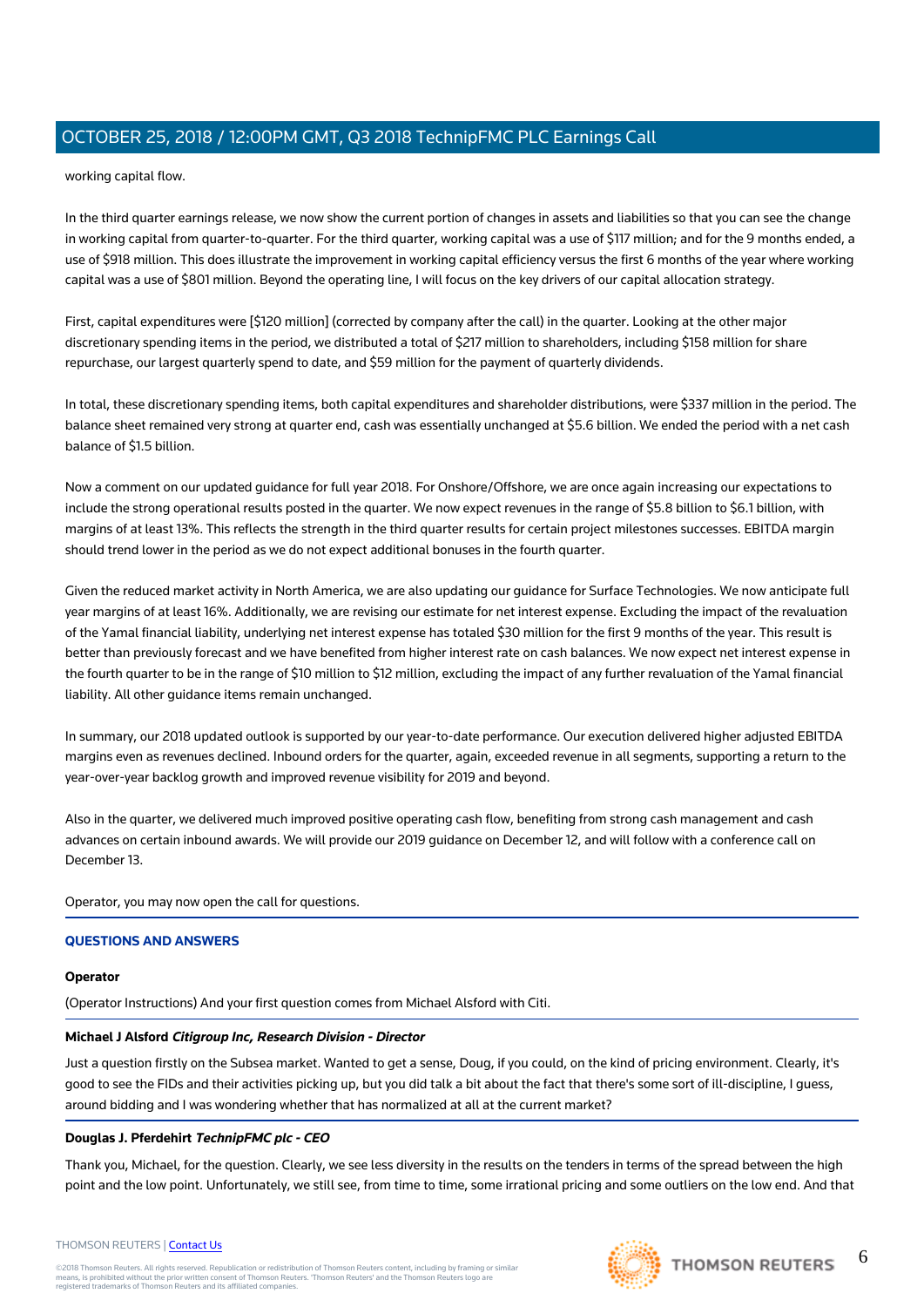remains the challenge in the market that is, if you will, open for everyone to participate in. And again, on a positive side, we're seeing less degree of separation, but we are continuing to see some irrational pricing in that market. We believe some of those who have been active in that activity are to the point now that they will start to refrain from that going forward, so we do have a positive outlook for the trend over the near term. It's important when you think about TechnipFMC, just to reiterate what I said earlier in my script, to recognize that over 50% of our inbound opportunities are not exposed to that market conditions that I just described, and that's because of our ability to be able to convert our integrated FEED activity to direct awards for iEPCI projects as well as our Subsea services business, and our partner and alliance opportunities that we have. It's a real differentiator for our company.

## **Michael J Alsford Citigroup Inc, Research Division - Director**

And a follow-up if I could. Just on that, you talk a bit about saying that 2018 is going to be a trough on revenues in Subsea. So should we sort of expect, therefore, that margins are also troughing in '18?

## **Douglas J. Pferdehirt TechnipFMC plc - CEO**

As you know, we're going to be sharing guidance here in December of this year. I think when we look at 2019 and going forward, as I indicated in my script, there continues to be some headwinds. We obviously have some activities that will offset that, but we look forward to sharing more detail with you in December.

#### **Operator**

Your next question comes from Jud Bailey with Wells Fargo.

## **Judson Edwin Bailey Wells Fargo Securities, LLC, Research Division - MD and Senior Equity Research Analyst**

Doug, I was hoping to maybe get your thoughts on -- in looking at the order outlook maybe for the rest of this year, and maybe some early thoughts on 2019. I guess, number one, how do you handicap the odds of maybe booking another major award between now and year-end for this year? And then as you look into next year, how do you see the types of projects or mix of projects next year versus this year? Does it look materially different to you in terms of the number of large project opportunities or a mix for integrated? I'd be curious to get your thoughts on how you see the market evolving over the next 15 months or so.

#### **Douglas J. Pferdehirt TechnipFMC plc - CEO**

Thank you, Jud. And you can see where we updated our Subsea opportunity slide, gives a bit of that answer in the slide. But let me add some more color. So in the fourth quarter, we have to wait and see. It's one of the reasons we want to get -- have an opportunity to have a few more weeks under our belt as we move forward and looking at our 2019 guidance. You may recall, in 2017, there was a flurry of project awards, particularly from Equinor, at the very last days of the year. I cannot either -- I can't confirm or deny that, that's going to happen this year. That's really a function of our clients, and when they wish to sanction projects, be it at the end of one year or the beginning of the next year for certain budgetary considerations. What we do see is a number of projects that we think are increasing in the probability of them being awarded, could be in the end of 2018 or in the beginning of 2019. Of that mix of awards, there's clearly a trend towards integrated projects, and there's clearly a trend towards larger projects being sanctioned. At the same time, as indicated in my script, the smaller awards or tieback and brownfield opportunities continue to be very robust, and we continue to secure a significant portion of that work due to, as well, our accounts and our integrated approach to Subsea tieback.

#### **Judson Edwin Bailey Wells Fargo Securities, LLC, Research Division - MD and Senior Equity Research Analyst**

And my next -- my follow-up is maybe for Maryann. Maryann, could you give us any -- your thoughts on operating cash flow for the fourth quarter? And also maybe comment a little bit on working capital? You've made some progress this quarter on working capital. When do we start to see some tailwinds? As you book more awards, I would think working capital starts to turn more in your favor as you get more payments. Can you give us any insight as to how we think about that in the coming quarters and when working capital starts to maybe turn more positive?

#### **Maryann T. Mannen TechnipFMC plc - Executive VP & CFO**

Yes. Sure, Jud. Thank you. So maybe just a bit of color on the quarter. As we shared with you on the second quarter, we're really trying to step away from giving specific working capital guidance and rather guide around operating cash flow. Operating cash flow in the quarter was favorable, as you saw -- positive, I should say, \$140 million. In the quarter, we saw only a use of about \$117 million in working capital.

#### THOMSON REUTERS | [Contact Us](https://my.thomsonreuters.com/ContactUsNew)

©2018 Thomson Reuters. All rights reserved. Republication or redistribution of Thomson Reuters content, including by framing or similar<br>means, is prohibited without the prior written consent of Thomson Reuters. "Thomson Re



7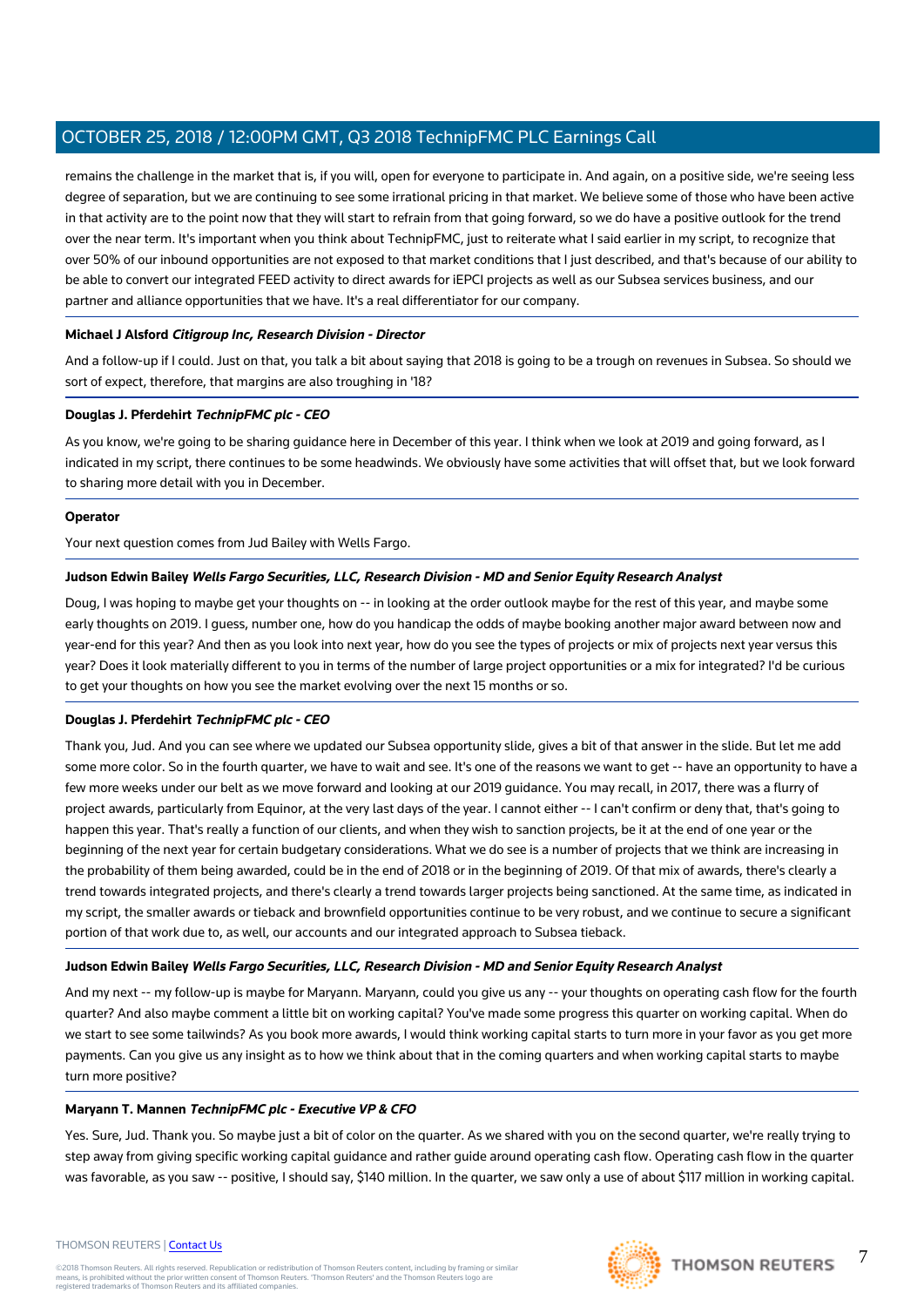We think that is demonstrating, if you will, the benefit of the order inbound turning, our ability to receive those advance payments. And as you know, we always try to stay ahead of the cash flow curve. So again, in the fourth quarter, as I mentioned on the second quarter call, we are expecting operating cash flow to be positive in the fourth quarter. Inbound awards, and I think I mentioned on the second quarter call, Doug mentioned the possibility for another one in -- potentially in the fourth quarter, also carrying with them advance payments, certainly helped in further efficiency of working capital utilization. It's certainly beneficial as we are turning the corner with inbound. So that hopefully gives you a little bit of color in our performance in the third quarter, you can see the benefits of increased inbound and the effects of that on our performance.

## **Judson Edwin Bailey Wells Fargo Securities, LLC, Research Division - MD and Senior Equity Research Analyst**

So would it be reasonable to expect for operating cash flow to grow off the third quarter in the fourth quarter?

## **Maryann T. Mannen TechnipFMC plc - Executive VP & CFO**

Jud, there's a few things that can happen, and timing of that is pretty critical. But we certainly think that operating cash flow in the fourth quarter will continue to be positive.

## **Operator**

Your next question comes from James Evans with Exane BNP Paribas.

## **James Matthew Evans Exane BNP Paribas, Research Division - Analyst of Oil and Gas**

A couple of questions from me on LNG. Firstly, a bit short term. On Yamal, is it fair to assume that you have additional bonus opportunities on Train 3? And can you just describe a little bit about what you're actually going to be doing in 2019 if we're almost there on the last train in terms of your revenue for next year? Is that the fourth smaller train coming through your revenue line? And then secondly, and a bit longer term, I mean, obviously very exciting market at the moment, LNG looks like it's not far from 100 million tons planned over a period of about 18 months for sanctioning. I'm sure not all of it will go ahead. But can the industry really deliver all of this? Or do you think you'll see any bottlenecks within the industry either in engineering or delivery?

## **Douglas J. Pferdehirt TechnipFMC plc - CEO**

Thank you very much, James. So first of all, in Yamal LNG, we're extremely proud of the level of execution and of our team and the performance that we've had thus far on the project. There's still plenty of work left to be done around the delivery of Train 3. And based upon the success of that delivery, there could be an additional opportunity to be recognized for that delivery if it's done in an accelerated manner. Beyond the delivery of Train 3, there is ample activity for us to continue to perform. Keeping in mind that it's not only delivering the train, but it's being involved in the commissioning and start-up and successful testing and performance testing of the individual trains. So indeed, there is opportunity and additional work scope in 2019 on Yamal.

Looking at the longer-term opportunities, I think you summed it up well. I think the market is there. There is more projects being discussed and will likely be sanctioned. Our choice or our strategy has been to focus on those projects that we think have the highest strategic importance and the best economics in terms of delivered products.

So we look at each of those opportunities under that lens, and from that, we prioritize the projects that we're going to put our resources on. Clearly, there will be bottlenecks. In some geographies, the bottlenecks will be around construction and construction labor. More generally, it will be around the engineering, as you correctly point out. So therefore, as has been our approach to this business, we will continue to work closely with partners and diversify our projects, both in terms of the projects that we're operating. As you know, today, we're operating 3 LNG projects, not just Yamal, but also the Prelude FLNG project as well as the Coral FLNG project. On those projects, some of the partners are similar; in other cases, there's different partners. So we'll continue to use that strategy of diversification, both in terms of the projects, the geographies and the way that we partner on those individual projects. But we think we're very well positioned to be awarded or to secure some of those projects that we think have high strategic importance and will have very good delivered economics.

#### **Operator**

Your next question comes from Sean Meakim with JPMorgan.

#### THOMSON REUTERS | [Contact Us](https://my.thomsonreuters.com/ContactUsNew)

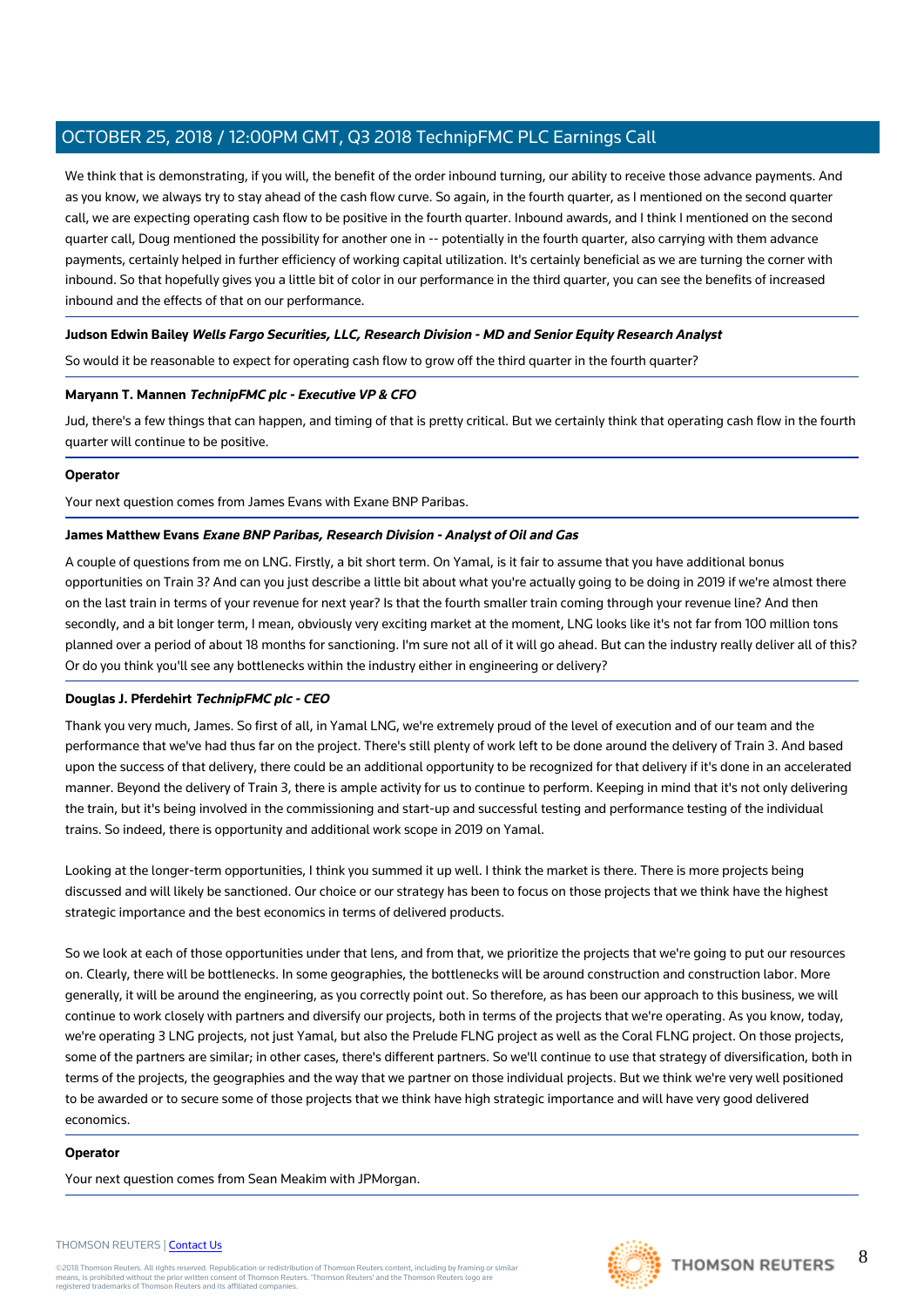#### **Sean Christopher Meakim JP Morgan Chase & Co, Research Division - Senior Equity Research Analyst**

Doug, to start, since we can't talk about 2019 for another 6 weeks or so, how should we think about the underlying drivers of the solid margin performance we saw in 3Q for Subsea, thinking in the context of there are some seasonal services benefit maybe from Riserless Light Well Intervention and you have these Equinor project deliveries? So if you could talk about the underlying drivers there for 3Q. And then more importantly, how should investors interpret the decision to leave the 2018 margin guide unchanged?

#### **Douglas J. Pferdehirt TechnipFMC plc - CEO**

Thank you, Sean. I actually think you answered the question very well. The only thing I can really add to your answer is, we also mentioned in our press release, that we finished up the delivery around the North FPSO on Kaombo. This was the largest Subsea project award at that time, and we had a very successful completion of that campaign. So it really is -- it really does come down to the timing. These are -- we have many projects in the portfolio and reaching certain milestones or completing certain activities and/or closing certain projects does have an impact from a quarter-to-quarter perspective. So when we look forward, we were looking at coming off of a Q2 and Q3, where we had several of those type of events that we don't necessarily see reoccurring in the fourth quarter. Again, timing is something that we don't necessarily control. It's our best outlook at this time. And coupled with that, as you pointed out, some seasonal impact on some of our other service lines.

## **Sean Christopher Meakim JP Morgan Chase & Co, Research Division - Senior Equity Research Analyst**

Okay. I appreciate that. That all makes sense. And maybe to circle back on the pricing discussion for Subsea, it would be great if we could maybe dig a little deeper into how backlog pricing trends could be going across some of the different inbound streams. So just directionally, or in a relative basis, it'd be great to better understand iEPCI versus the legacy procurement type of bidding, SPS versus SURF. And even within Subsea 2.0, is there a margin premium that you're able to capture? There's a lot of pieces to unpack there, but I think there's also a lot of moving parts for investors to interpret as well.

#### **Douglas J. Pferdehirt TechnipFMC plc - CEO**

Well, thank you for the question, Sean, because it is somewhat what differentiates us as TechnipFMC versus not having those individual streams. So if we were to break those down, the competitive -- the open market where you're bidding against the lowest common denominator, you're not allowed to apply an integrated model, you're not allowed to apply your latest generation technology and you're going up on an agnostic FEED study that was done at the lowest common denominator, so that it could be tendered accordingly. Again, as I said, on the positive side, there was very large spreads between the top and the bottom and the various individuals in between, and you can see this in those standards that have been publicly disclosed. And what you now see is you see much less dispersion across the various entities that are bidding on the projects. Unfortunately, you still tend to see some outliers, and in some cases, outliers by a significant amount. That's not TechnipFMC. Our strategy is not to be an outlier. Our strategy is to demonstrate where we can create project success by the application of our integrated model, by the application of technology and based upon our leadership in the market and our demonstrated performance. You see that coming through in the projects, as we talked about, Kaikias last quarter, now 2 additional projects this quarter, being Visund Nord and Trestakk. These were not -- these were complicated projects that we were able to deliver in a very respectable manner and, in 2 cases, are being considered to be new records by our clients. So it's something we're very, very proud of, and we believe we're just beginning and we'll continue along that trend.

So breaking it down further, that's the competitive market. When you -- when we're able to secure a project, an iEPCI award is a direct of the integrated FEED activity that we're performing, and we're able to secure that as a direct award. We're focused on the project economics. We're not focused on the individual line items or lowest common denominator. So we sit down with the client early. We understand that client's economics, the project economics and our own economics. And we're able to find a solution that allows us to achieve an outcome, and in many cases, achieve outcomes that become records for the industry as we have demonstrated thus far. Those margins, quite frankly, tend to be at a higher level because we're being recognized and rewarded for that performance. And again, we're working with the client with a common goal, which is unlocking the potential of the Subsea project economics and delivering it both in terms of lower cost, but more importantly, accelerated first oil. Same applies for Subsea 2.0, but slightly different. We're able to apply our Subsea 2.0 technology. It may give us an advantage in time to first oil, in other words, we can use that as a differentiator and a tender; or it may just give us a benefit in terms of our cost associated with that product or with that set of products. As opposed to the competitors who are bidding at a Subsea 1.0, if you will, we have that advantage or that greater pricing elasticity as a result of our Subsea 2.0 family. I will point out, although it represents 50% of our current activity, there is 50% that is still being competitively

#### THOMSON REUTERS | [Contact Us](https://my.thomsonreuters.com/ContactUsNew)

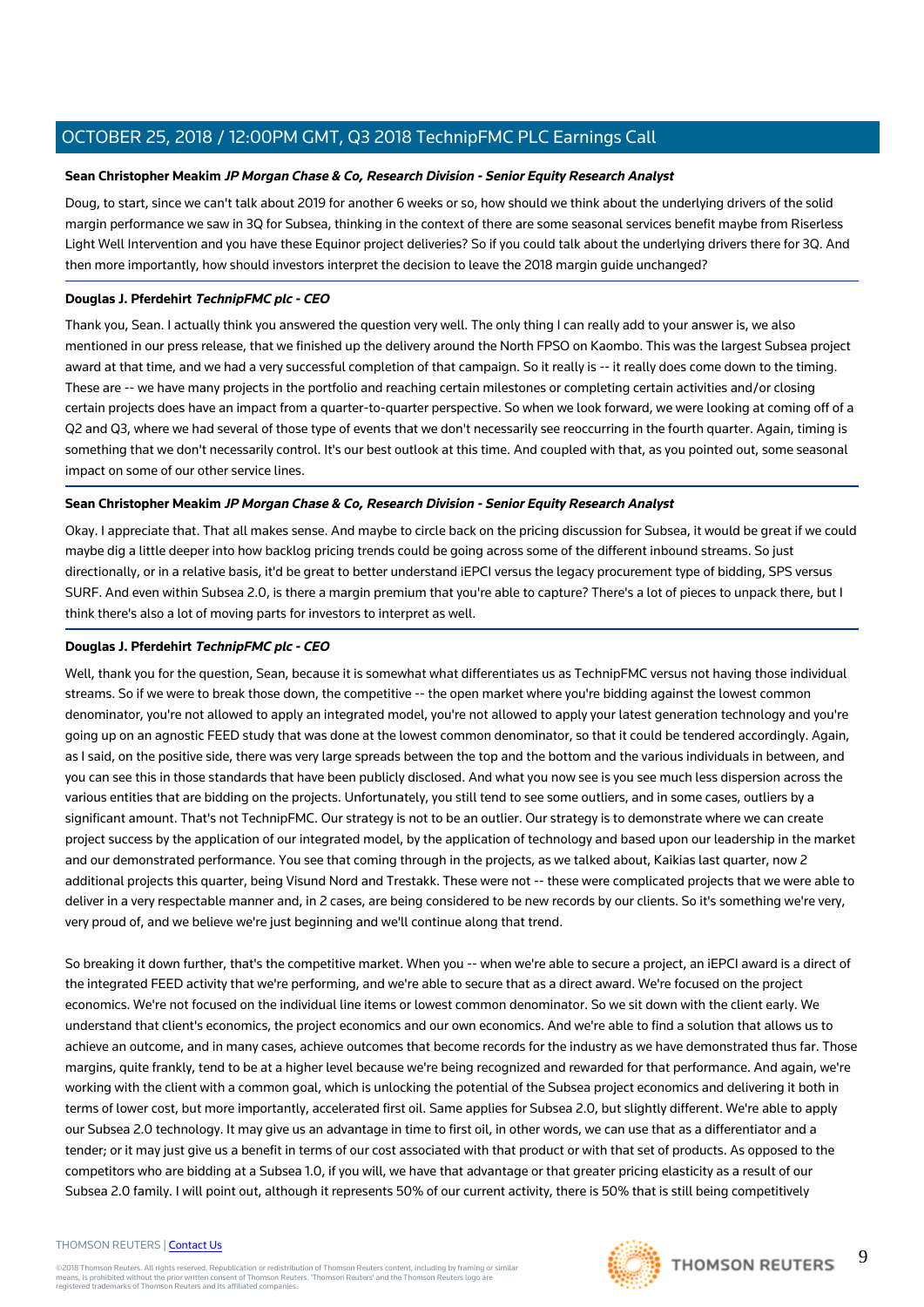tendered. Our goal is to continue to drive that percentage up. That's in our favor. And we think the recent successes that we have will demonstrate to the market the benefit of going with the integrated commercial model and/or Subsea 2.0 technology.

#### **Operator**

Your next question comes from James West with Evercore ISI.

#### **James Carlyle West Evercore ISI Institutional Equities, Research Division - Senior MD**

Doug, curious about, I guess, one statement you made, 90% increase in FEED studies year-to-date, I'd call that not just a continuation of recovery, but certainly an acceleration here of the recovery. And I'm curious, in that 90%, and then you just touched on a bit of that with Sean, 50% I think of the business right now was competitively bid, but of the increase we've seen this year, is that moving more towards 50% relative to, say, this time last year? What's the trend in that mix?

## **Douglas J. Pferdehirt TechnipFMC plc - CEO**

So the trend in the FEED studies is -- if you just look at our activity, as you know, we started doing integrated FEED studies back at the time of Forsys Subsea. So we have built up a set of opportunities that in many cases are proprietary to our company that were never competitively studied by others and are -- now, we're in a position to convert those into a direct award. We have to deliver on the integrated FEED study and we have to deliver on reaching the agreed-upon project economics. When we do so, then it's obviously in the client's hand to decide when to sanction or FID that project. But we watch that opportunity set very closely because that helps us understand how we want to prioritize our own resources, which we would obviously prefer to dedicate to those types of projects based upon my earlier response that I gave to Sean, because on those projects we can realize a higher margin. The -- so the overall mix is clearly moving in that direction as well as you say the overall level of activity. But I would caution, just the 90% increase in FEED activity doesn't necessarily -- is meaningful in the number and the acceleration, as you point out, but I would just caution that it's really the quality of those projects that you're working on. Doing a FEED study for the sake of engineering hours is not where our focus is. We clearly see our clients shifting to, let's say, a much more intimate conversation around production levels, a much more intimate conversation around the timing of projects to be able to achieve first oil in a certain accelerated manner. And I'm -- so it's a more serious discussion along that line. So therefore, I would say the quality, more important than the quantity, has improved quite a bit.

#### **James Carlyle West Evercore ISI Institutional Equities, Research Division - Senior MD**

That's a good point, Doug. And then one follow-up from me. Is there any way that you could quantify -- I guess when we originally put forth this together, and then of course with the transaction with Technip and FMC, part of the driver here was to create market? Now we obviously went through a downturn and all these types of things, but do you have any sense of kind of -- is that happening? And do you have any idea or can you quantify in any way kind of how much market you think you may have created that wouldn't normally be there if you didn't -- if you weren't able to provide these fully integrated projects?

## **Douglas J. Pferdehirt TechnipFMC plc - CEO**

Thanks, James. A very interesting question. Let me point to 2 very real examples, because I like to give real tangible evidence. Equinor has said that the Trestakk project was an economically challenged project, it was a project they had looked to move forward in the past, but there wasn't necessarily the right execution model and commercial model to move that project forward. As indicated, we have now delivered the Trestakk project, and it was delivered on budget and ahead of schedule, and is considered to be a significant success by Equinor. Likewise, Shell has said that Kaikias was a project that needed a new commercial model in order to unlock its potential. So I would simply point to those 2 projects, which are now full cycle and have been successfully delivered, as clear evidence of the ability of being able to unlock the potential of Subsea projects. Beyond that, I would rather not talk about the number that we think are possible because, if you will, that's our proprietary set of projects that we're working on, that we've been doing studies for over 3 years in some cases, that would be -- that we have the opportunity to convert those into integrated projects. And if you will, I would see that as the accelerator to our growth relative to our competition.

#### **Operator**

Your next question comes from Mick Pickup with Barclays.

#### THOMSON REUTERS | [Contact Us](https://my.thomsonreuters.com/ContactUsNew)

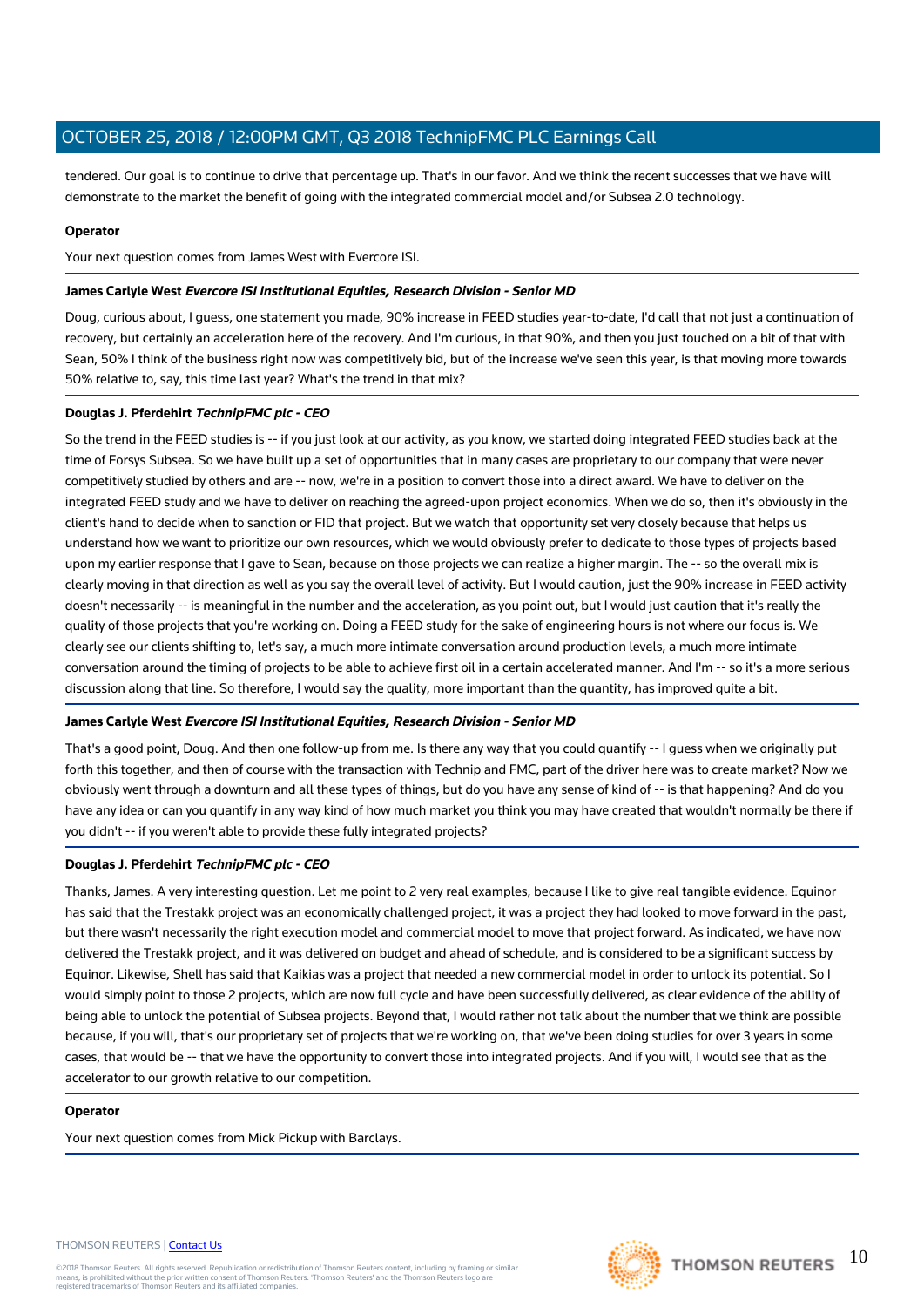## **Michael Brennan Pickup Barclays Bank PLC, Research Division - MD & Senior European Oilfield Services Analyst**

Two questions if I may. Firstly, just on On/Off, you've got \$4.2 billion in hand for next year. That's the same you had at the end of 2017 for this year. So why aren't you saying that you've seen the trough in revenues in On/Off?

#### **Maryann T. Mannen TechnipFMC plc - Executive VP & CFO**

So Mick, I think when we look at the composition of backlog, hopefully you can see that from the slide as well, but when you look at the composition of the backlog, one of the things we're trying to indicate is year-over-year, the composition of the backlog coming from Yamal has declined. We'll provide much more color as we get to the earnings -- excuse me, the guidance call on the [13th] (corrected by company after the call) and tell you about the top line for Onshore/Offshore. But the point there was really just trying to say, year-over-year, that backlog is now made up of other non-Yamal projects and giving the indication that as Yamal continues to reach to completion, there is a very solid backlog of other projects work.

## **Michael Brennan Pickup Barclays Bank PLC, Research Division - MD & Senior European Oilfield Services Analyst**

So it's just the ramp-up on that \$4.2 billion is different than the execution of the \$4.2 billion previously?

## **Maryann T. Mannen TechnipFMC plc - Executive VP & CFO**

That's right, Mick. You got it.

## **Michael Brennan Pickup Barclays Bank PLC, Research Division - MD & Senior European Oilfield Services Analyst**

#### Okay. And...

## **Douglas J. Pferdehirt TechnipFMC plc - CEO**

Mick, if I could add to Maryann's comment, because I appreciate your question. As I indicated, we've had a large award in each of the first 3 quarters for Onshore/Offshore, starting with the Bapco refinery, then the 2 fertilizer projects for HURL in India, and then most recently in this quarter, the award of the Long Son Petrochemical project. That really shows clear evidence that we are delivering against the \$5 billion target that we put for our downstream opportunity, keeping in mind that we indicated that there'd be another award in the near term. In addition to that would be any opportunity for LNG. So we are very pleased with the progression of inbound in our Onshore/Offshore GBU, as we call it, our segment.

#### **Michael Brennan Pickup Barclays Bank PLC, Research Division - MD & Senior European Oilfield Services Analyst**

Okay. And then just a follow-up on the 4Q margin in Subsea. Your guidance hasn't changed all year for greater than 14%. And if I look at your revenue guidance, it means 4Q is going to be, by far, your strongest quarter. And given where your guidance is, it means it's going to be, by far, your lowest margin. Now I understand part of that is projects not completing, but is there anything else in there driving it down, like flat spots or the start of new contracts, seasonal impacts? Or is it just the backlog that's been executed and the state of the business?

#### **Douglas J. Pferdehirt TechnipFMC plc - CEO**

Yes, Mick, as you know, it's a combination of many things, and I think you touched actually on all those, and it includes seasonality and includes the timing of certain projects, certain milestones. And as we sit today and we look at what we can see, again, we don't control the timing of each and individual project and the completion and milestones that are achieved. But as we look at it today, that was the reason we maintained the margin guidance that we have in Subsea.

#### **Operator**

Your next question comes from Kurt Hallead with RBC.

#### **Kurt Kevin Hallead RBC Capital Markets, LLC, Research Division - Co-Head of Global Energy Research and Analyst**

Doug, I wanted to ask a similar question that came out a little bit earlier, this one on the Subsea side of the business in the context of you talked about the increase in FIDs. So I'm just kind of curious, given the kind of recovery phase that we're in right now in the marketplace, given some of the downsizing that occurred at the major oil companies, what do you think the market could handle reasonably with current resources and staffing with respect to Subsea project awards in any given year, FIDs or however you may want to answer the

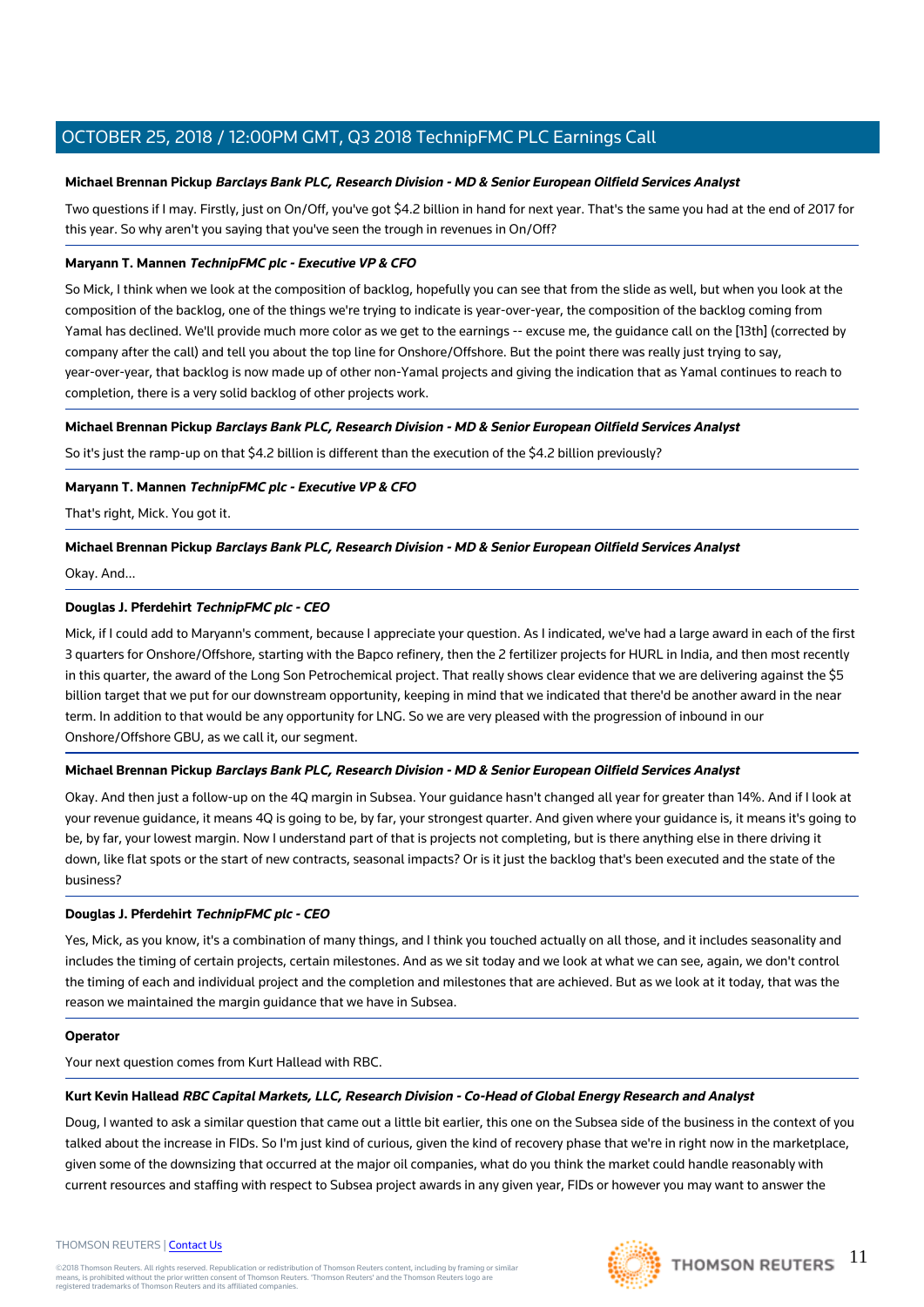question? I'm just trying to gauge what can the industry reasonably handle at current kind of resource and staffing levels from a subsea standpoint?

## **Douglas J. Pferdehirt TechnipFMC plc - CEO**

Thank you. Thank you, Kurt. I think if you look at it both from the operator side as well as from the service industry side, although there have been, obviously, an impact of this downturn, I think given new commercial models, like our integrated model, given the opportunity to have much earlier engagement, like we do with the integrated FEED studies, or if you will, vendor-based solutions as some people refer to it, I think what we have been able to demonstrate is we can deliver significant projects very successfully with the resources that in the industry. In terms of the physical assets, be it manufacturing capacity or be it fleet capacity, I think there is quite a bit of growth that the industry can continue to support. So I would -- in responding to your question, if you look at it through a very traditional lens and say we're going to continue to do projects the way we always have as an industry. Meaning, every award is bespoke, requirements change on every single award, we are always building a first article item, we are using a Subsea architecture that has never been used before, we have heavy engineering hours associated post-project with each and every project, then I would be concerned about the constraints. We have inverted that. We have changed the way that we're approaching the Subsea market. And we believe that with that change, we'll be able to have much more elasticity in terms of the ability to be able to grow the market with a reasonable number of resources versus what we have done in the past. And a lot of that means going from bespoke engineering to the approach that we have done with our Subsea 2.0 technology and the ability to be able to do projects like Trestakk, where we delivered it in a single-season for marine operations. When a project like that has historically been done over 2 seasons, we, because of the ability to be able to look at it as a single project and working in a collaborative way with our client, we were able to change the scheduling, to change and synchronize the manufacturing versus the fleet capacity and to be able to do it in a single season. Those are profound changes when you think about what we can do with the same amount of resources going forward. We believe that's the right way, and we believe that's the way that projects will be done in the future.

## **Kurt Kevin Hallead RBC Capital Markets, LLC, Research Division - Co-Head of Global Energy Research and Analyst**

And then a follow-up I had for you, just kind of staying on the Subsea dynamic and this time maybe focusing on the economics through the lens of, say, the major oil companies or national oil companies, whatever it may be. What do you sense the oil companies -- what kind of oil price level do you think the oil companies are comfortable with in kind of gauging their economic profile? Think about it maybe on the terms of a Brent complex. Has it moved up over the course of the past 12 months? Are they more confident in a \$50 or \$60 oil price environment than they were? Are they still being very conservative in kind of assessing projects more in kind of \$40 kind of Brent environment? Any color on that will be very helpful, Doug.

#### **Douglas J. Pferdehirt TechnipFMC plc - CEO**

I certainly don't want to speak on behalf of our clients, I'll kind of let them answer what the oil price environment that they're comfortable with. What I can say is, in the discussions that I'm having with them, they recognize that what we have done is enable Subsea projects to move forward in that sub-\$50 barrel range. And if you look at the projects that we've delivered and look at the comments that our clients have made around those projects, many of which they're saying were valid at -- economic at sub-\$40 and even sub-\$30. So I don't think it's an issue of oil price unlocking the potential. We needed to change our behavior as an industry. We needed to get away from this take advantage in an upturn in terms of inflation and radical deflation in the downturn. We had to move away from bespoke engineering and think about doing things differently. And we needed to find a way to be able to utilize our resources in a much more efficient manner as we indicated -- as we were able to do on the Trestakk development. And by the way, I think that applies to IOCs, NOCs and independents, who are an increasing portion of our customer base as well.

#### **Operator**

Your next question comes from Bertrand Hodee with Kepler.

#### **Bertrand Hodee Kepler Cheuvreux, Research Division - Head of Oil and Gas Sector Research**

The first one is looking at big oils and the adoption of the integrated concept. Shell and Equinor have tested successfully the model. What are the pushback you are getting from others, like Exxon, ENI, Total? And do you believe that you could get us, in the short term, some integrated project from those names?

#### THOMSON REUTERS | [Contact Us](https://my.thomsonreuters.com/ContactUsNew)

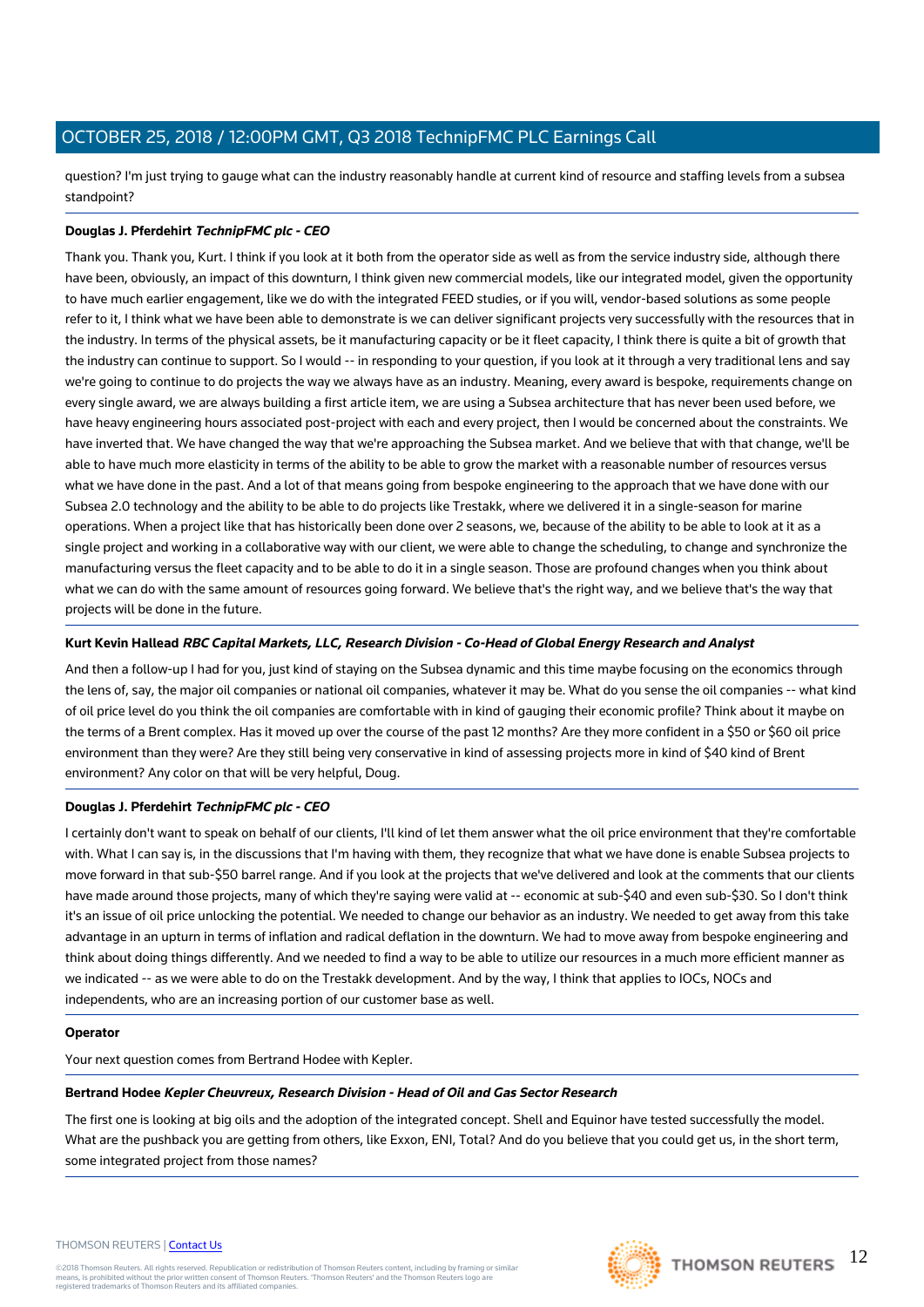## **Douglas J. Pferdehirt TechnipFMC plc - CEO**

Yes, I am confident we will.

#### **Bertrand Hodee Kepler Cheuvreux, Research Division - Head of Oil and Gas Sector Research**

Okay. And then a follow-up on Yamal. Novatek had been talking for some time now of an additional small 1-million-ton train at Yamal. Is this already in your backlog? Or is something else that you, as a near-term opportunity, you are still pursuing?

#### **Douglas J. Pferdehirt TechnipFMC plc - CEO**

Thank you for the question, because I think it is important that we clarify. I'll leave the client to discuss what their plans are. But our scope on a project like that would be simply to provide the interconnects from the third train to the fourth train, but the fourth train itself would have very little impact on us. I -- what the client has discussed before was using a much more local content on a fourth train. And as you indicated, it would be a smaller train. So the larger opportunity for us with Novatek would be on Arctic LNG 2, a project that we are working very closely in the final stages of delivering the FEED study to Novatek. And we continue to work very closely with them to improve the overall project economics and hopefully build on the success of Yamal LNG.

#### **Operator**

Your last question comes from Bill Herbert with Simmons.

#### **William Andrew Herbert Simmons & Company International, Research Division - MD & Senior Research Analyst**

Doug, quick question on Surface. I was surprised by how robust the orders were in the third quarter given the dislocations unfolding with regards to Lower 48 frac, which albeit are transient, nonetheless are real. I'm just curious with regard to -- I mean, you lowered the margin for the year, which I'm sure is in response to what's happening at ground level on Lower 48. But what are the discussions that you're having with customers? Are orders being deferred or canceled or both? And what would you expect to happen with regard to surface inbound, which has been very strong and surprisingly strong in Q3, over the next few quarters as we wrestle with these Permian constraints?

#### **Douglas J. Pferdehirt TechnipFMC plc - CEO**

Thank you, Bill. We, too, were pleased with the robustness in our Q3. But again, let's be very frank, we are being impacted as everyone else is by the lower level of activities both in the Permian Basin and beyond. We do have an advantage other than -- our business model is one that is not very asset-intensive, our Surface Technologies business. We have the ability to be able to move resources and to remove -- and to move our assets around from basin to basin, which does allow us to dampen some of that impact. But clearly, there, we will see, we saw some and we'll continue to see the impact of the slowdown in the activity in North America. Keep in mind, a large portion of that segment is not exposed to the North American market, our international business. And in our international business, we indicated that we were seeing the recovery in that market last quarter, and that has certainly continued in the trend that we would expect to continue into 2019. We look forward to securing additional awards very soon, very large awards, frame agreement type awards. And we also look forward to demonstrating the value of our new integrated offering by receiving awards with our integrated offering as well.

#### **William Andrew Herbert Simmons & Company International, Research Division - MD & Senior Research Analyst**

And Maryann, 2 quick ones from me. I think you maintained the capital spending guidance of \$300 million for the year, which implies, I think, once again, a pretty significant step-down in CapEx in Q4. Is that correct? Which would imply a nice free cash flow improvement in the fourth quarter. And then -- that's a lot, I know for one.

And then secondly, ETR. I know when we redomiciled to the U.K., the objective, if memory serves, was to bend that tax rate down to the low to mid-20s. Is that still where you think it lands over the next few years?

#### **Maryann T. Mannen TechnipFMC plc - Executive VP & CFO**

You're welcome, Bill. So first question, CapEx. Yes, you're right, we have not adjusted CapEx on a full year basis, so we still feel \$300 million is an appropriate level of spend of 2018. So you're right, we have not changed CapEx consciously.

Your second question on tax rate. We -- I'll call this a high-class problem in a way, but you're absolutely right, our domicile does give us



#### THOMSON REUTERS | [Contact Us](https://my.thomsonreuters.com/ContactUsNew)